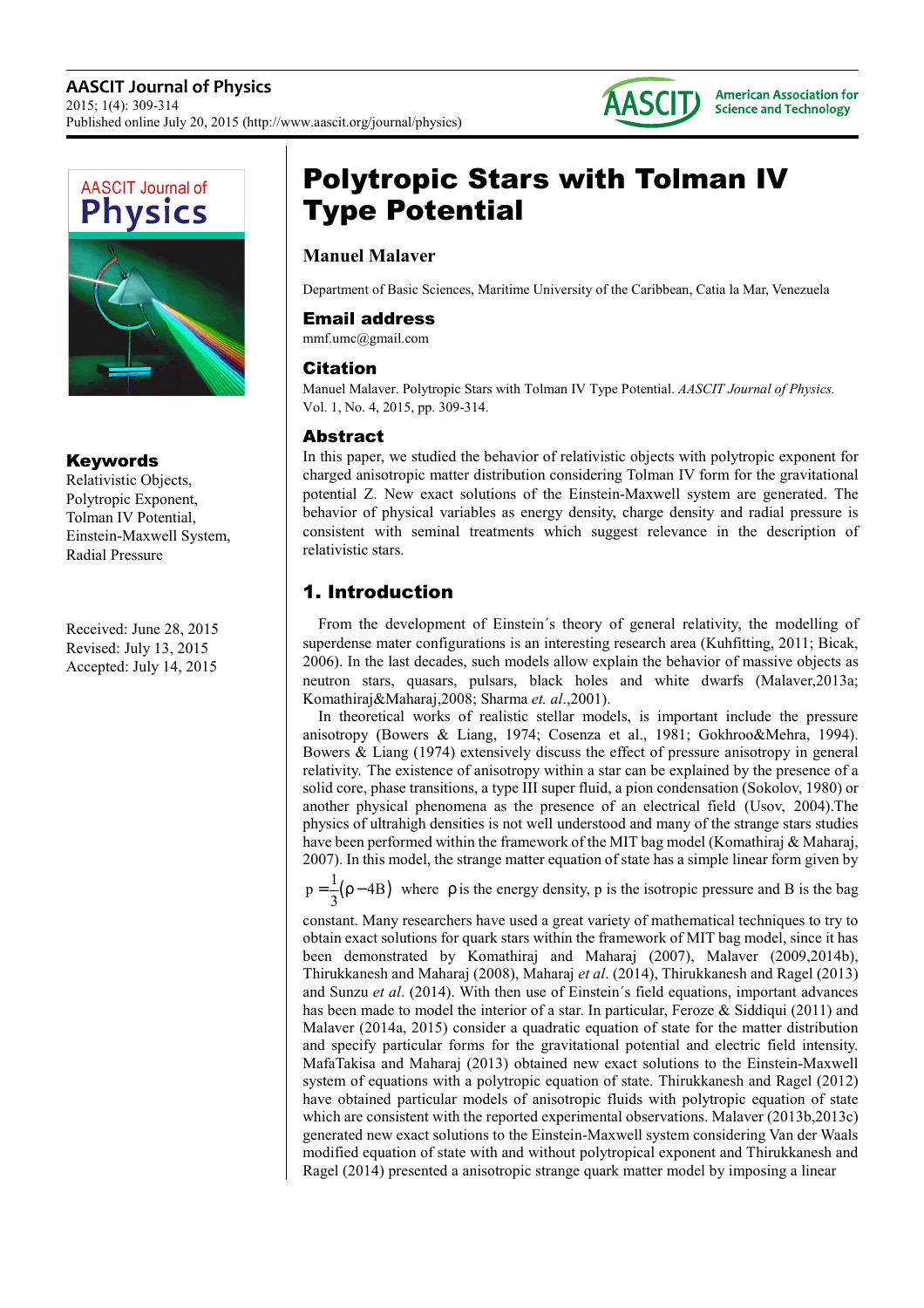barotropic equation of state with Tolman IV form for the gravitational potential. Mak and Harko (2004) found a relativistic model of strange quark star with the suppositions of spherical symmetry and conformal Killing vector.The objective of this paper is to obtain new exact solutions to the Maxwell-Einstein system for anisotropic matter with a polytropic equation of state in presence of an electromagnetic field using Tolman IV form for the gravitational potential Z. We have obtained some new classes of static spherically symmetrical models for particular polytropic indices. This article is organized as follows, in Section 2, we present Einstein´s field equations of anisotropic fluid distribution. In Section 3, we make a particular choice of gravitational potential  $Z(x)$  that allows solving the field equations and we have obtained new models for charged anisotropic matter. In Section 4, a physical analysis of the new solutions is performed. Finally in Section 5, we conclude.

#### 2. Einstein Field Equations

We consider a spherically symmetric, static and homogeneous and anisotropic spacetime in Schwarzschild coordinates given by

$$
ds^{2} = -e^{2v(r)}dt^{2} + e^{2\lambda(r)}dr^{2} + r^{2}(d\theta^{2} + \sin^{2}\theta d\phi^{2})
$$
 (1)

where  $v(r)$  and  $\lambda(r)$  are two arbitrary functions.

The Einstein field equations for the charged anisotropic matter are given by

$$
T_{00} = -\rho - \frac{1}{2}E^2
$$
 (2)

$$
T_{11} = p_r - \frac{1}{2} E^2
$$
 (3)

$$
T_{22} = T_{33} = p_t + \frac{1}{2}E^2
$$
 (4)

where  $\rho$  is the energy density,  $p_r$  is the radial pressure, E is electric field intensity and  $p_t$  is the tangential pressure, respectively. Using the transformations,  $x = cr^2$  $Z(x) = e^{-2\lambda(r)}$  and  $A^2y^2(x) = e^{2\nu(r)}$  with arbitrary constants A and c>0, suggested by Durgapal and Bannerji (1983), the metric (1) take the form

and the Einstein field equations can be written as

$$
ds^{2} = -A^{2}y^{2}(x)dt^{2} + \frac{1}{4cxz}dx^{2} + \frac{x}{c}(d\theta^{2} + \sin^{2}\theta d\phi^{2})
$$
 (5)

$$
\frac{1-Z}{x} - 2\dot{Z} = \frac{\rho}{c} + \frac{E^2}{2c}
$$
 (6)

$$
4Z\frac{\dot{y}}{y} - \frac{1-Z}{x} = \frac{p_r}{c} - \frac{E^2}{2c}
$$
 (7)

$$
4xZ\frac{\ddot{y}}{y} + (4Z + 2x\dot{Z})\frac{\dot{y}}{y} + \dot{Z} = \frac{p_t}{c} + \frac{E^2}{2c}
$$
 (8)

$$
\sigma^2 = \frac{4cZ}{x} \left( x\dot{E} + E \right)^2 \tag{9}
$$

σ is the charge density and dots denote differentiation with respect to x.

Following Thirukkanesh and Ragel (2012), we assume a polytropic equation of state relating the radial pressure to the energy density given by

$$
p_r = \alpha \rho^{\Gamma} \tag{10}
$$

where  $\Gamma = 1 + \frac{1}{\eta}$ ,  $\eta$  is the polytropic index and  $\alpha$  is arbitrary constant.

#### 3. The New Models

In order to solve Einstein-Maxwell's field equations, we have chosen specific forms for the gravitational potential Z and the electrical field intensity E. Motivated by Tolman (1939) and Feroze and Siddiqui (2014), we make the specific choices

$$
Z(x) = \frac{(1 + ax)(1 - bx)}{(1 + 2ax)}
$$
 (11)

$$
E^{2} = \frac{2c(1-Z)}{x}
$$
 (12)

The potential is regular at the origin and well behaved in the interior of the sphere. Substituting (11) in (12), for the electric field we have

$$
E^{2} = \frac{2c(a+b+abx)}{1+2ax}
$$
 (13)

E is finite at the centre of star and remains continuous in the interior. With eq. $(11)$ ,  $(12)$  and  $(13)$ , we have found the following expressions for  $\rho, p_t$ ,  $\sigma^2$  and the metric function  $e^{2\lambda}$ 

$$
\rho = 2c \frac{\left(a + b + 2abx + 2a^{2}bx^{2}\right)}{\left(1 + 2ax\right)^{2}}
$$
(14)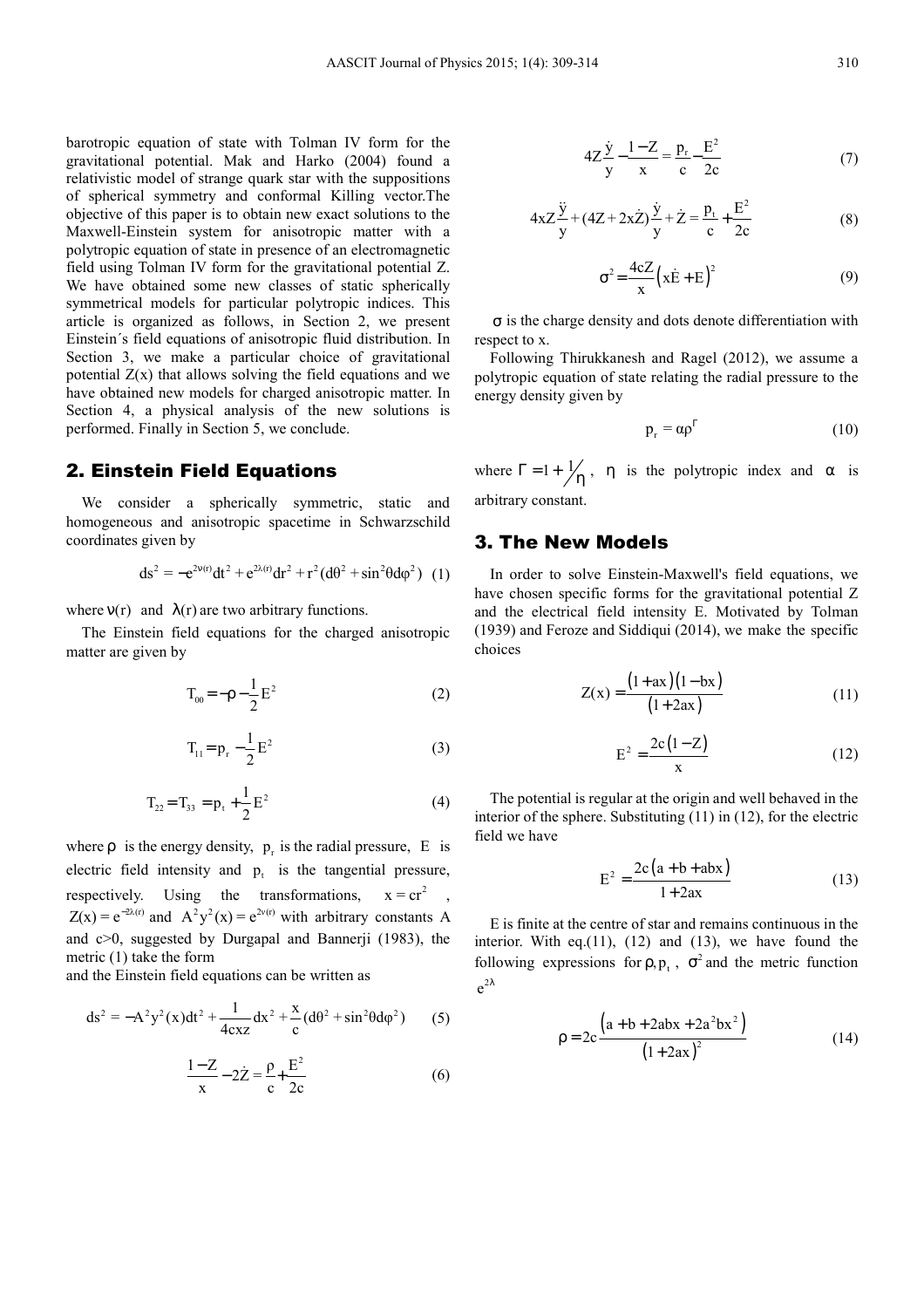$$
p_{t} = \frac{4xc(1+ax)(1-bx)}{(1+2ax)} \frac{\ddot{y}}{y} + 2c \left[ \frac{4+2(5a-3b)x+8a(a-2b)x^{2}-12a^{2}bx^{3}}{(1+2ax)^{2}} \right] \frac{\dot{y}}{y}
$$
  
-c  $\frac{[2a+2b+a(2a+5b)x+4a^{2}bx^{2}]}{(1+2ax)^{2}}$  (15)

$$
\sigma^{2} = \frac{2c^{2}(1+ax)(1-bx)\left[4a^{2}bx^{2} + a(2a+5b)x + 2(a+b)\right]^{2}}{x(1+2ax)^{4}(a+b+abx)}
$$
(16)

$$
e^{2\lambda} = \frac{(1+2ax)}{(1+ax)(1-bx)}
$$
 (17)

In this paper, we consider three cases of polytropic index η=∞, 1/2, 1/3 when anisotropy and the electromagnetic field are present.

For the case  $\eta \rightarrow \infty$ , substituting (14) in eq.(10), the radial pressure can be written in the form

$$
p_r = 2\alpha c \frac{\left(a + b + 2abx + 2a^2bx^2\right)}{\left(1 + 2ax\right)^2}
$$
 (18)

Substituting  $(18)$ ,  $(13)$  and  $(11)$  in  $(7)$ , we have

$$
\frac{\dot{y}}{y} = \frac{\alpha (a + b + 2abx + 2a^2bx^2)}{2c(1 + 2ax)(1 + ax)(1 - bx)}
$$
(19)

Integrating (19), we obtain

$$
y(x) = c_1 (1 + ax)^{A} (-1 + bx)^{B} (1 + 2ax)^{C}
$$
 (20)

where

$$
A = B = -\frac{\alpha}{2c}, \text{ and } C = \frac{\alpha}{2c}
$$
 (21)

The metric function  $e^{2v}$  can be written as

$$
e^{2v} = A^{2} c_1^{2} (1 + ax)^{2A} (-1 + bx)^{2B} (1 + 2ax)^{2C}
$$
 (22)

The metric for this model is

$$
ds^{2} = -A^{2}c_{1}^{2} (1 + ax)^{2A} (-1 + bx)^{2B} (1 + 2ax)^{2C} dt^{2} + \frac{(1 + 2ax)}{4xc(1 + ax)(1 - bx)} dx^{2} + \frac{x}{c} (d\theta^{2} + \sin^{2}\theta d\phi^{2})
$$
(23)

With  $\eta = 1/2$  and replacing (14) in (10), we have for the radial pressure

$$
p_r = 8\alpha c^3 \frac{\left(a + b + 2abx + 2a^2bx^2\right)^3}{\left(1 + 2ax\right)^6}
$$
 (24)

Substituting  $(11),(13)$  and  $(24)$  in  $(7)$ , we have

$$
\frac{\dot{y}}{y} = \frac{2\alpha c^2 \left(a + b + 2abx + 2a^2 bx^2\right)^3}{\left(1 + 2ax\right)^5 \left(1 + ax\right)\left(1 - bx\right)}
$$
(25)

Integrating 
$$
(25)
$$
, we obtain

$$
y(x)=c_2(1+2ax)^D(1+ax)^E(-1+bx)^F \exp[G(x)]
$$
 (26)

The values of the constants D, E, F and the variable  $G(x)$ appear in the appendix  $e^{2v}$  can be written as

$$
e^{2v} = A^{2} c_{2}^{2} (1 + 2ax)^{2D} (1 + ax)^{2E} (-1 + bx)^{2F} exp[2G(x)] (27)
$$

The metric for this model is

$$
ds^{2} = -A^{2}c_{2}^{2}(1+2ax)^{2D}(1+ax)^{2E}(-1+bx)^{2F} \exp[2G(x)]dt^{2} + \frac{(1+2ax)}{4xc(1+ax)(1-bx)}dx^{2} + \frac{x}{c}(d\theta^{2} + \sin^{2}\theta d\phi^{2})
$$
(28)

With  $\eta = 1/3$ , the expressions for  $p_r$ ,  $y(x)$  and  $e^{2v}$  are given for

$$
p_r = 16\alpha c^4 \frac{\left(a + b + 2abx + 2a^2bx^2\right)^4}{\left(1 + 2ax\right)^8} \tag{29}
$$

$$
y(x) = c_3 (1 + 2ax)^H (1 + ax)^I (-1 + bx)^J exp[K(x)] \tag{30}
$$

$$
e^{2v} = A^{2} c_3^{2} (1+2ax)^{2H} (1+ax)^{2I} (-1+bx)^{2J} exp[2K(x)] (31)
$$

Again the values of the constants H, I, J and the variable  $K(x)$  appear in the appendix

The metric for this model is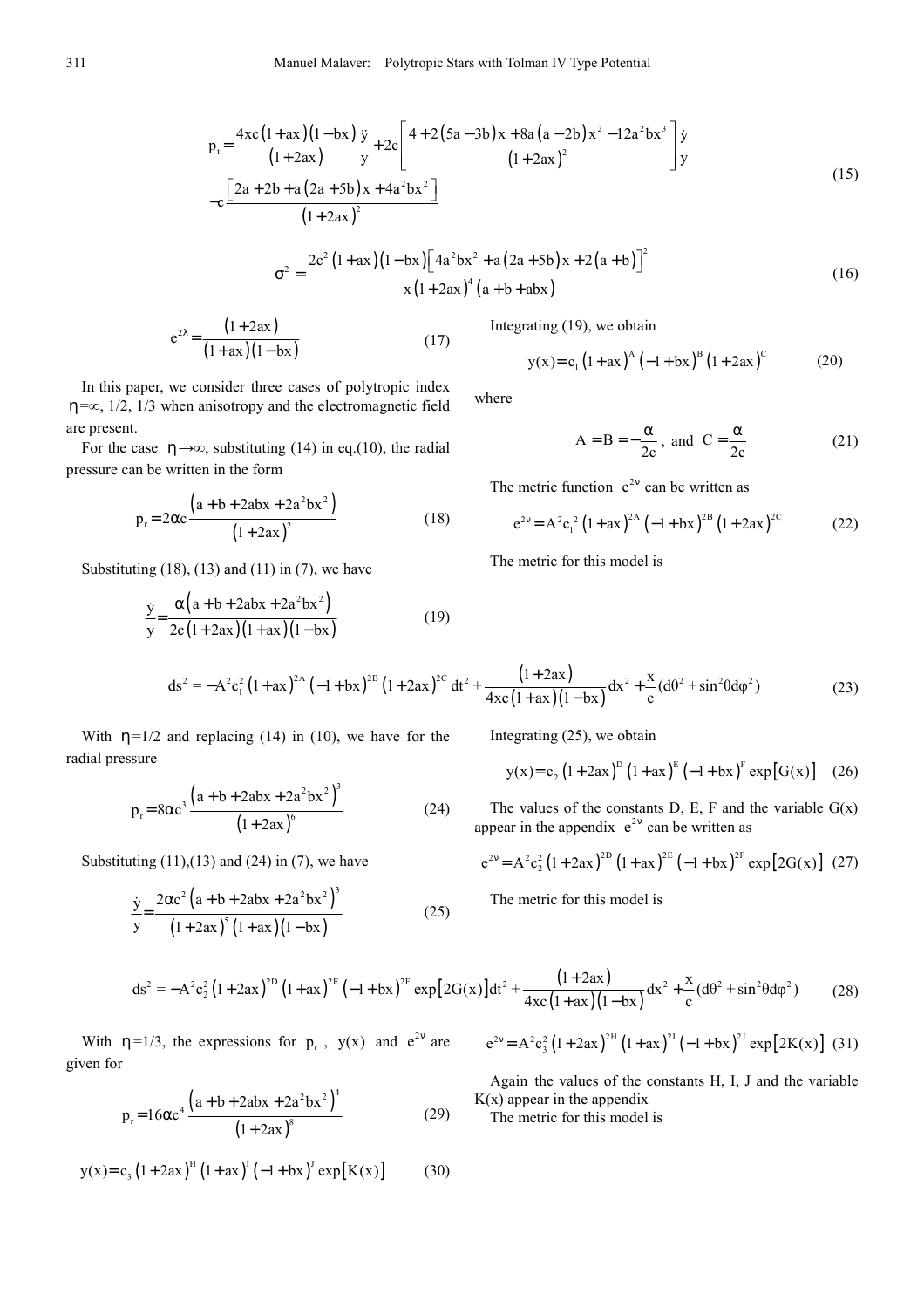$$
ds^{2} = -A^{2}c_{3}^{2}(1+2ax)^{2H}(1+ax)^{2I}(-1+bx)^{2J} \exp[2K(x)]dt^{2} + \frac{(1+2ax)}{4xc(1+ax)(1-bx)}dx^{2} + \frac{x}{c}(d\theta^{2} + \sin^{2}\theta d\phi^{2})
$$
(32)

Figures 1, 2, 3, 4, 5 and 6 represent the graphs of  $p_r$  and radial speed of sound  $v_{sr}^2$  with  $\eta = \infty$ , 1/2 and 1/3, respectively. The graphs has been plotted for a particular choice of parameters  $a = 0.0169$ ,  $b = 0.00454$ ,  $\alpha = 1/3$  with a stellar radius  $of r=10$  Km.



*<i>Fig.* 3. Radial pressure with  $\eta = I/2$ .









*Fig.* 6. *Radial speed of sound with*  $\eta = 1/3$ .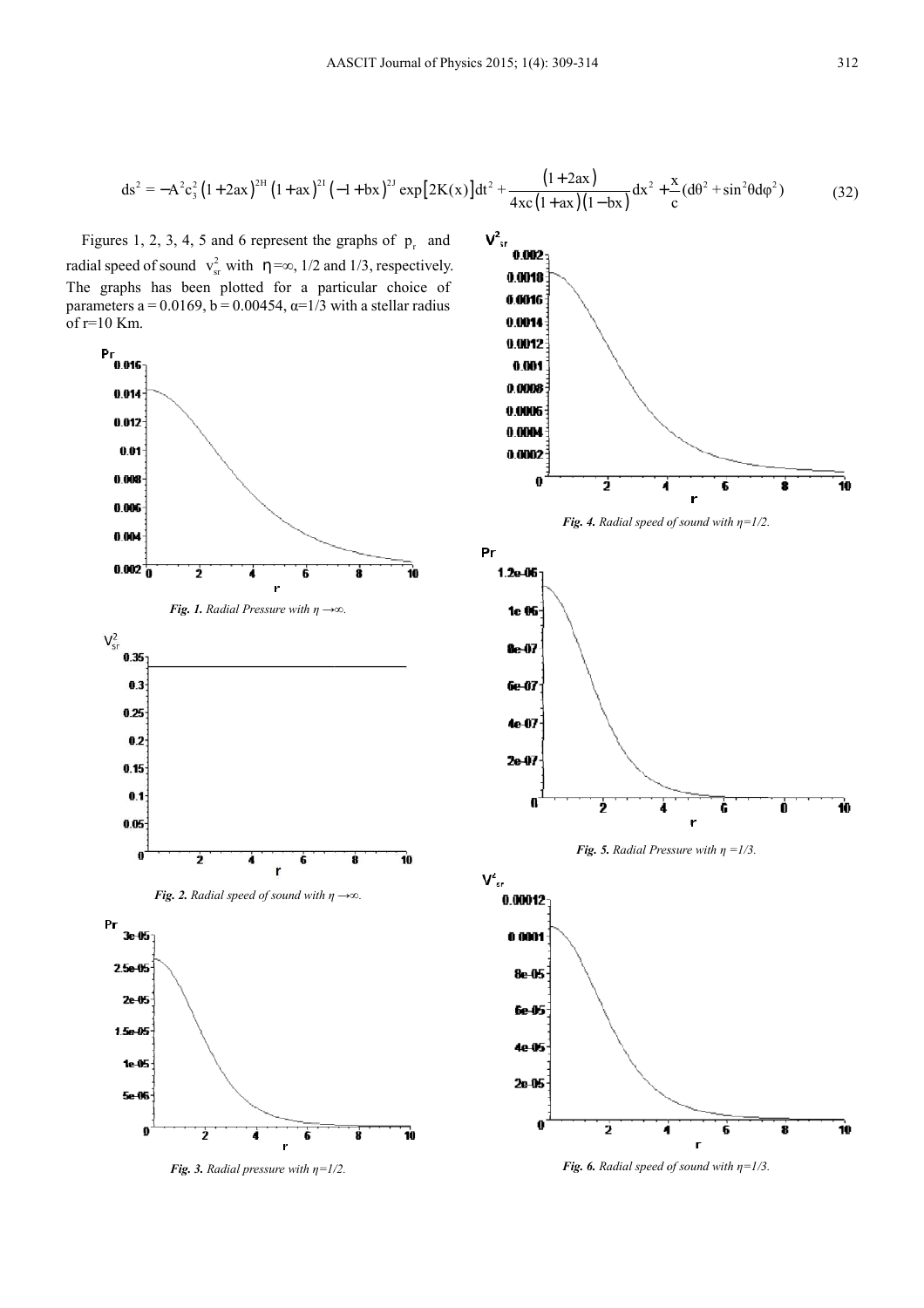## 4. Physical Features of the New Models

Any physically acceptable solutions must satisfy the following conditions:

- (i) Regularity of the gravitational potentials in the origin.
- (ii) Radial pressure must be finite at the centre.
- (iii)  $P_0 > 0$  and  $\rho > 0$  in the origin.

With  $\eta \rightarrow \infty$ , the gravitational potentials are regular at the origin since  $e^{2v(0)} = A^2 c_1^2 (-1)^{2B}$  and  $e^{2\lambda(0)} = 1$  are constants and  $(e^{2\lambda(r)})' = (e^{2\nu(r)})' = 0$  at r=0. In the centre

 $p(0) = 2c(a+b)$  and  $P_r = \frac{2}{3}c(a+b)$  both are positive if a > 0 and  $b > 0$ .

For the case 
$$
\eta = 1/2
$$
  $e^{2\lambda(0)} = 1$ ,  
\n $e^{2\nu(0)} = A^2 c_2^2 (-1)^{2F} e^{\frac{c^2 (56a^3 + 116a^2b + 14ab^2 - 27b^3)}{72(a+b)}}$  in the

 $e^{2v(0)} = A^2 c_2^2 (-1)^{2F} e^{-72(a+1)}$ origin  $r = 0$  and  $(e^{2\lambda(r)})_{r=0} = (e^{2\nu(r)})_{r=0} = 0$  $\int_{0}^{1}$  =  $(e^{2v(r)})' = 0$ . This shows that the potential gravitational is regular in the origin. In the centre P<sub>r</sub> =  $\frac{8}{3}$ c<sup>3</sup> (a + b)<sup>3</sup> and  $\rho(0) = 2c(a + b)$ .

$$
3
$$
  
With  $\eta = 1/3$ ,  $e^{2\lambda(r)} = 1$ ,

$$
e^{2v(0)}=\!A^2c_3^{\;2}\bigl(-1\bigr)^{2J}\,e^{\frac{c^3\left(1184a^5-415b^5+4448a^4b+2732a^2b^3+6056a^3b^2-376ab^4\right)}{360\left(2a+b\right)^2}}
$$

in the origin and.  $(e^{2\lambda(r)})_{r=0} = (e^{2\nu(r)})_{r=0} = 0$  $\left( e^{2v(r)} \right)^{\prime} = 0$ . Again the gravitational potential is regular in  $r = 0$ . The energy density is  $p = 2c(a+b)$  and the radial pressure  $P_r = \frac{16}{3}c^4(a+b)^4$ at r=0. In all the cases the charge density is continues inside of

the star and singular in the center.

In fig.1,3 and 5 the radial pressure is finite and decreasing for all studied cases. Observe that the profiles of the radial

pressure diminishes as a function if the radial coordinate when  
decreases the polytropic index. For the case 
$$
\eta \rightarrow \infty
$$
, the  
isothermal sphere is generated. To maintain of causality, the  
square of sound speed defined as  $v_{sr}^2 = \frac{dp_r}{dp}$  should be within

the limit  $0 \le v_{sr}^2 \le 1$  in the interior of the star. In fig 2, 4 and 6, this condition is maintained in all the studied models.

## 5. Conclusion

Inthis paper, we have generated new exact solutions to the Einstein-Maxwell system with a polytropic equation of state and considering Tolman IV form for the gravitational potential Z. The new obtained models may be used to model relativistic stars in different astrophysical scenes. The relativistic solutions to the Einstein-Maxwell systems presented are physically reasonable. The charge density  $\sigma$  is singular at the origin and behaves well in the stellar interior. The gravitational potentials are regular at the centre and well behaved.

When the index  $\eta \rightarrow \infty$  it recovered the bag equation of state  $p_r = \alpha \rho$  that correspond to an isothermal sphere. The models presented in this article may be useful in the description of relativistic compact objects with charge, strange quark stars and configurations with anisotropic matter.

#### Appendix

On integrating the equation (25), the values of the constants D, E, F and the variable  $G(x)$  are given by

$$
D = \frac{\alpha c^2 (52a^2b^2 + 28ab^3 + 7b^4 + 16a^4 + 48a^3b)}{2(b+2a)^2}
$$
 (A.1)

$$
E = -2\alpha c^2 (a^2 + 2ab + b^2)
$$
 (A.2)

$$
F = \frac{-2\alpha b^2 c^2 (a^2 + 2ab + b^2)}{(b + 2a)^2}
$$
 (A.3)

$$
G(x) = \frac{\alpha^{2}\left(\frac{768a^{6}x^{3} + 1920a^{5}bx^{3} + 960a^{5}x^{2} + 2400a^{4}bx^{2} + 960a^{4}b^{2}x^{3} + 448a^{4}x + 56a^{3}b^{2} + 1056a^{3}b^{2}x^{2} + 1024a^{3}bx - 96a^{2}b^{3}x^{2} + 116a^{2}b + 352a^{2}b^{2}x - 96ab^{3}x}{24(b+2a)(1+2ax)^{4}}\right)}{(A.4)}
$$

For the equation (30), the values of H, I, J and the variable  $K(x)$  take the form

$$
H = \frac{\alpha c^3 \left(64a^6 + 288a^5b + 528a^4b^2 + 504a^3b^3 + 276a^2b^4 + 90ab^5 + 15b^6\right)}{2(b+2a)^3}
$$
(A.5)

$$
I = -4\alpha c^3 \left( a^3 + 3a^2 b + 3ab^2 + b^3 \right)
$$
 (A.6)